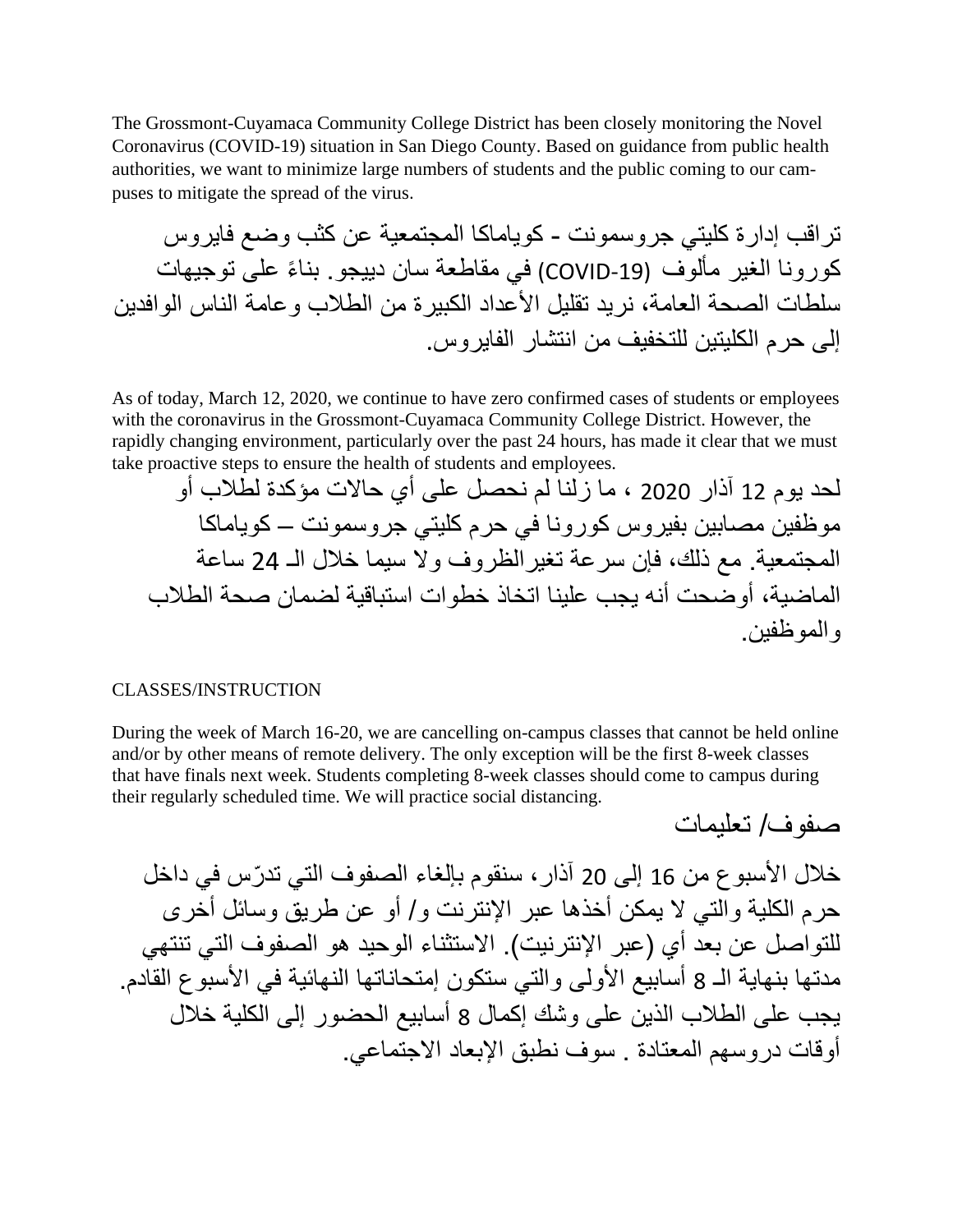Fully online courses will continue instruction as scheduled. Hybrid classes will continue with instruction for the online portion.

Students in clinical programs at hospitals and health care facilities will take direction from the facility.

سيستمر تدريس الصفوف التي هي عبر اإلنترنت بالكامل، كما هو مقرر. بالنسبة للصفوف المختلطة التي جزء منها يؤخذ عبر اإلنترنت والجزء اآلخر في قاعة الصف، فسوف يستمرالتدريس للجزء الذي هو عبر اإلنترنت فقط . الطالب في برامج التمريض في المستشفيات ومرافق الرعاية الصحية سيأخذون اإلرشادات من تلك المؤسسات.

Your instructors will provide information about instruction and expectations for the next week. We ask for your patience with your instructors during this transition since moving to teaching remotely in a short time is not easy.

سيزودك أساتذتك بمعلومات حول التوجيهات والتوقعات لألسبوع القادم. نطلب منك التحلي بالصبر معهم خالل اإلنتقال إلى التدريس عن بُعد أي )عبر اإلنترنت( ألن هذا اإلنتقال وفي وقت قصير ليس باألمر السهل.

## **STUDENT SUPPORT**

All District and college operations will remain open between March 16-20 and from March 23- 26 (Spring Break).

دعم الطالب ستظل مكاتب الكليتين مفتوحة لتقديم الخدمات للفترة ما بين 20-16 آذار و 26-23 آذار )العطلة الربيعية(.

• Designated open computer labs at Grossmont and Cuyamaca colleges will be available for students who do not have access to computers elsewhere. We will practice social distancing.

• ستكون مختبرات الكمبيوتر المفتوحة المحددة في كليات جروسمونت وكوياماكا متاحة للطالب الذين ال يستطيعون الوصول إلى أجهزة الكمبيوترفي مكان آخر. سوف نطبق اإلبعاد االجتماعي.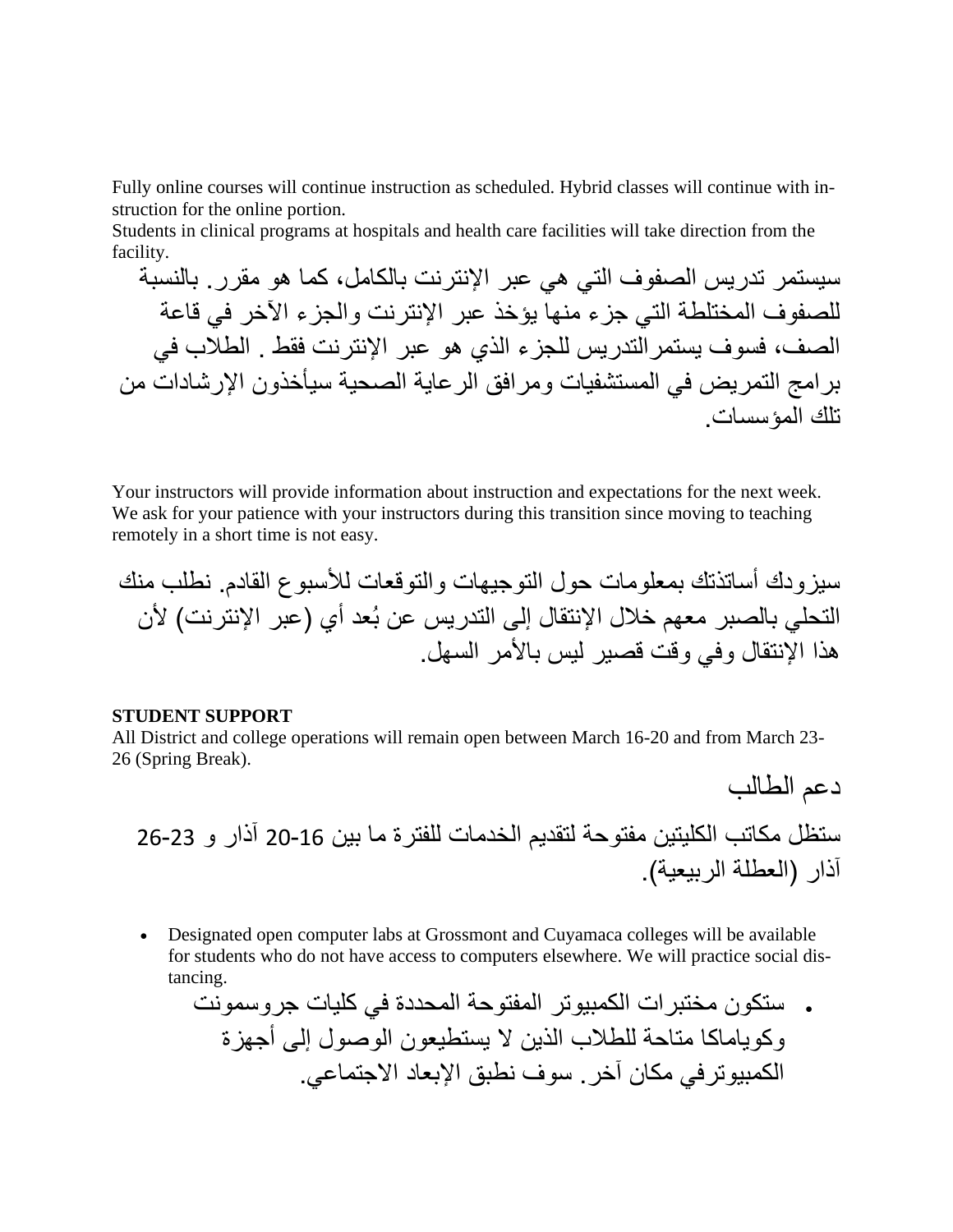All payment deadlines between March 16-26 will be temporarily suspended without penalty so that students are not compelled to come on campus.

• سيتم تعليق جميع المواعيد النهائية للدفع ما بين 26-16 بدون آذار مؤقتاً عقوبة حتى ال يضطر الطالب للقدوم إلى الكلية.

• Students are encouraged to access academic and support services remotely (e.g., online, email or by phone.) However, support services will be available on campus. We will practice social distancing.

• يشجع الطالب على الوصول إلى الخدمات األكاديمية والدعم عن طريق )اإلنترنت أو البريد ا إللكتروني أو الهاتف( . مع ذلك ستكون خدمات الدعم متاحة في الكلية. سوف نطبق اإلبعاد االجتماعي.

- A [Student Help Desk for Canvas](http://r20.rs6.net/tn.jsp?t=tadn9eabb.0.0.ugt6rllab.0&id=preview&r=3&p=https%3A%2F%2Fwww.gcccd.edu%2Fonline%2Fstudent%2Fonline-student-help-desk%2Fdefault.html) offers support to students who need assistance.
- [مكتب مساعدة الطالب بما يتعلق بـ](https://www.gcccd.edu/online/student/online-student-help-desk/default.html) [Canvas](https://www.gcccd.edu/online/student/online-student-help-desk/default.html) وتقديم كل الدعم للطالب الذين يحتاجون إلى المساعدة.
- Academic and support services for students can be found at the Grossmont College [COVID-19 campus readiness web page](http://r20.rs6.net/tn.jsp?t=tadn9eabb.0.0.ugt6rllab.0&id=preview&r=3&p=https%3A%2F%2Fwww.grossmont.edu%2Fcovid19%2F) and the [Cuyamaca College Campus Response to](http://r20.rs6.net/tn.jsp?t=tadn9eabb.0.0.ugt6rllab.0&id=preview&r=3&p=https%3A%2F%2Fcuyamaca.edu%2Fcovid19%2F)  [COVID-19 web page.](http://r20.rs6.net/tn.jsp?t=tadn9eabb.0.0.ugt6rllab.0&id=preview&r=3&p=https%3A%2F%2Fcuyamaca.edu%2Fcovid19%2F) • يمكن العثور على الخدمات األكاديمية وخدمات الدعم للطالب في [صفحة](https://www.grossmont.edu/covid19/)  [الويب الخاصة بجاهزية كلية جروسمونت لـ](https://www.grossmont.edu/covid19/) COVID-19 وصفحة الويب [الخاصة بإستجابة كلية كوياماكا لـ](https://cuyamaca.edu/covid19/)ـ COVID-19

• The Child Development Centers at both campuses will remain open. All student events during the next two weeks have been cancelled. Grossmont and Cuyamaca colleges have suspended intercollegiate athletics matches and games through March 29.

• ستظل مراكز تنمية الطفل في كلتا الكليتين مفتوحة. تم إلغاء جميع نشاطات الطالب خالل األسبوعين المقبلين وتم إيقاف مباريات وألعاب القوى في كليتي جروسمونت وكوياماكا حتى يوم 29 آذار.

## **MOVING FORWARD**

We are planning to resume instruction beginning March 30. However, this is a rapidly changing situation. We will be continuing to monitor updates from the [Centers for Dis](http://r20.rs6.net/tn.jsp?t=tadn9eabb.0.0.ugt6rllab.0&id=preview&r=3&p=https%3A%2F%2Fwww.cdc.gov%2F)[ease Control and Prevention,](http://r20.rs6.net/tn.jsp?t=tadn9eabb.0.0.ugt6rllab.0&id=preview&r=3&p=https%3A%2F%2Fwww.cdc.gov%2F) the [San Diego County Public Health Services](http://r20.rs6.net/tn.jsp?t=tadn9eabb.0.0.ugt6rllab.0&id=preview&r=3&p=https%3A%2F%2Fwww.sandiegocounty.gov%2Fcontent%2Fsdc%2Fhhsa%2Fprograms%2Fphs.html) and other government agencies. We will communicate with you about the status of the colleges, so be sure to check your student email and the District's COVID-19 web page for the latest updates.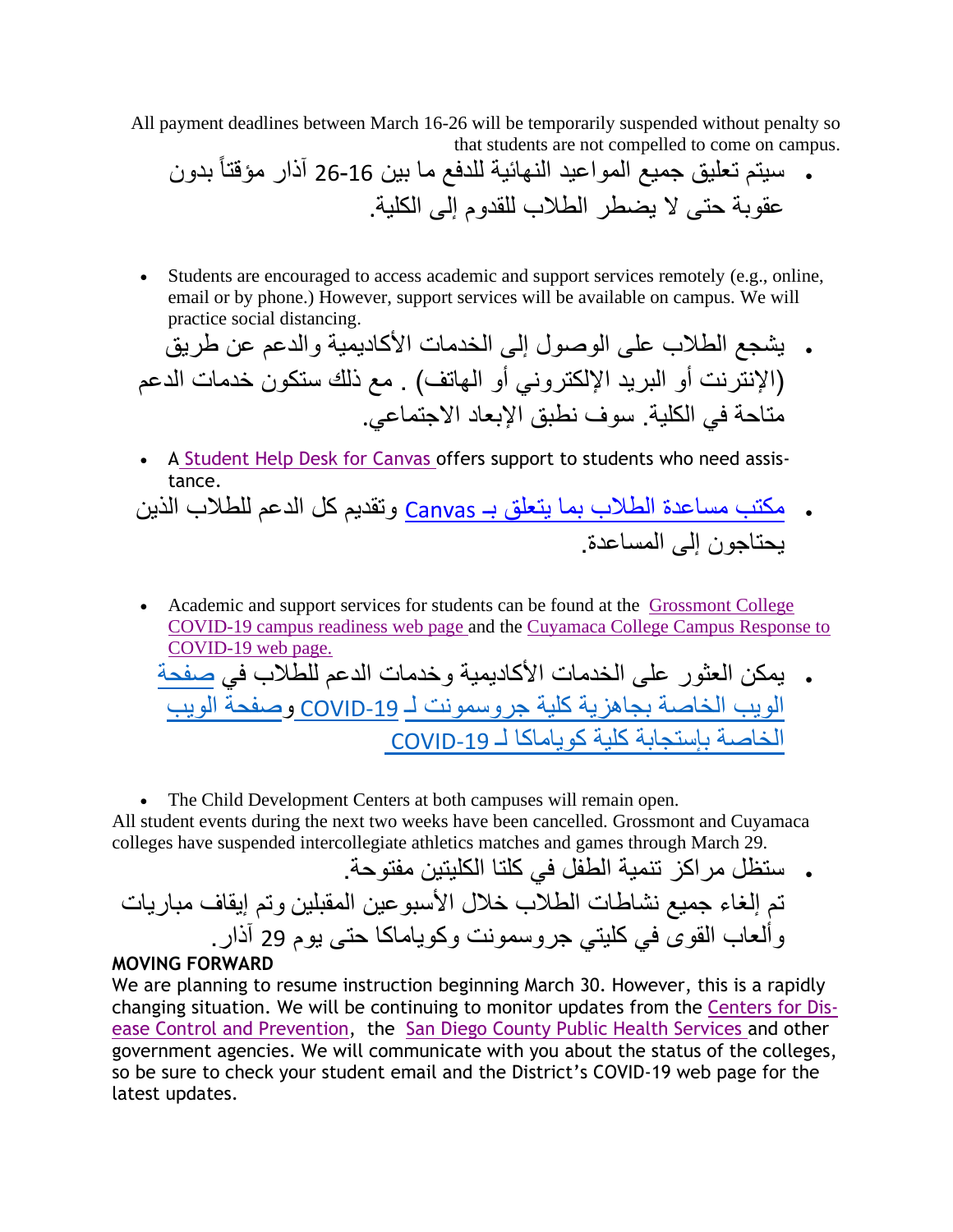التحر ك للأمام

إبقى بصحة جيدة!

نحن نخطط لاستئناف التعليمات اعتباراً من 30 آذار . مع ذلك ، فإن هذا الوضع سريع التغير. سنواصل مراقبة المستجدات من [مراكز السيطرة على](https://www.cdc.gov/)  [األمراض والوقاية منها،](https://www.cdc.gov/) [وخدمات الصحة العامة في مقاطعة سان دييجو](https://www.sandiegocounty.gov/content/sdc/hhsa/programs/phs.html)  و الوكالات الحكومية الأخرى. سنتواصل معك بشأن حالة الكليات لذا تأكد من التحقق من البريد الإلكتروني للطالب وصفحة الويب الخاصة بـ COVID-19 في الكليتين للحصول على آخر المستجدات.

## **STAY HEALTHY!**

We must emphasize that the best way to protect your health and protect against the spread of viruses is to practice good hygiene by taking the following steps:

يجب التأكيد على إن أفضل طريقة لحماية صحتك والحماية من إنتشار الفير و سات هي ممار سة النظافة الجيدة من خلال اتخاذ الخطو ات التالية:

- Wash your hands often with soap and water for at least 20 seconds each time. Watch this [video from Grossmont College on the best way to wash your hands.](http://r20.rs6.net/tn.jsp?t=tadn9eabb.0.0.ugt6rllab.0&id=preview&r=3&p=https%3A%2F%2Fwww.youtube.com%2Fwatch%3Fv%3Dr9BtyYcfy6k%26feature%3Dyoutu.be) . إغسل يديك كثيراً بالماء والصابون لمدة 20 ثانية على الأقل في كل مرة. شاهد هذا [الفيديو من كلية جروسمونت حول أفضل طريقة لغسل يديك .](https://www.youtube.com/watch?v=r9BtyYcfy6k&feature=youtu.be)
- If you feel ill or need to care for someone who is feeling ill, stay home. Please contact your medical provider if you have any concerns about whether you are healthy enough to return to work.

• إذا شعرت بالمرض أو كنت بحاجة إلى رعاية شخص يعاني من المرض فعليك البقاء في المنزل. يرجى االتصال بالشخص الذي يقدم لك الرعاية الطبية إذا كان لديك أي مخاوف بشأن ما إذا كنت بصحة جيدة بما يكفي للعودة إلى العمل.

• Avoid touching your eyes, nose or mouth with unwashed hands. • تجنب لمس عينيك أو أنفك أو فمك بأيٍد غير مغسولة.